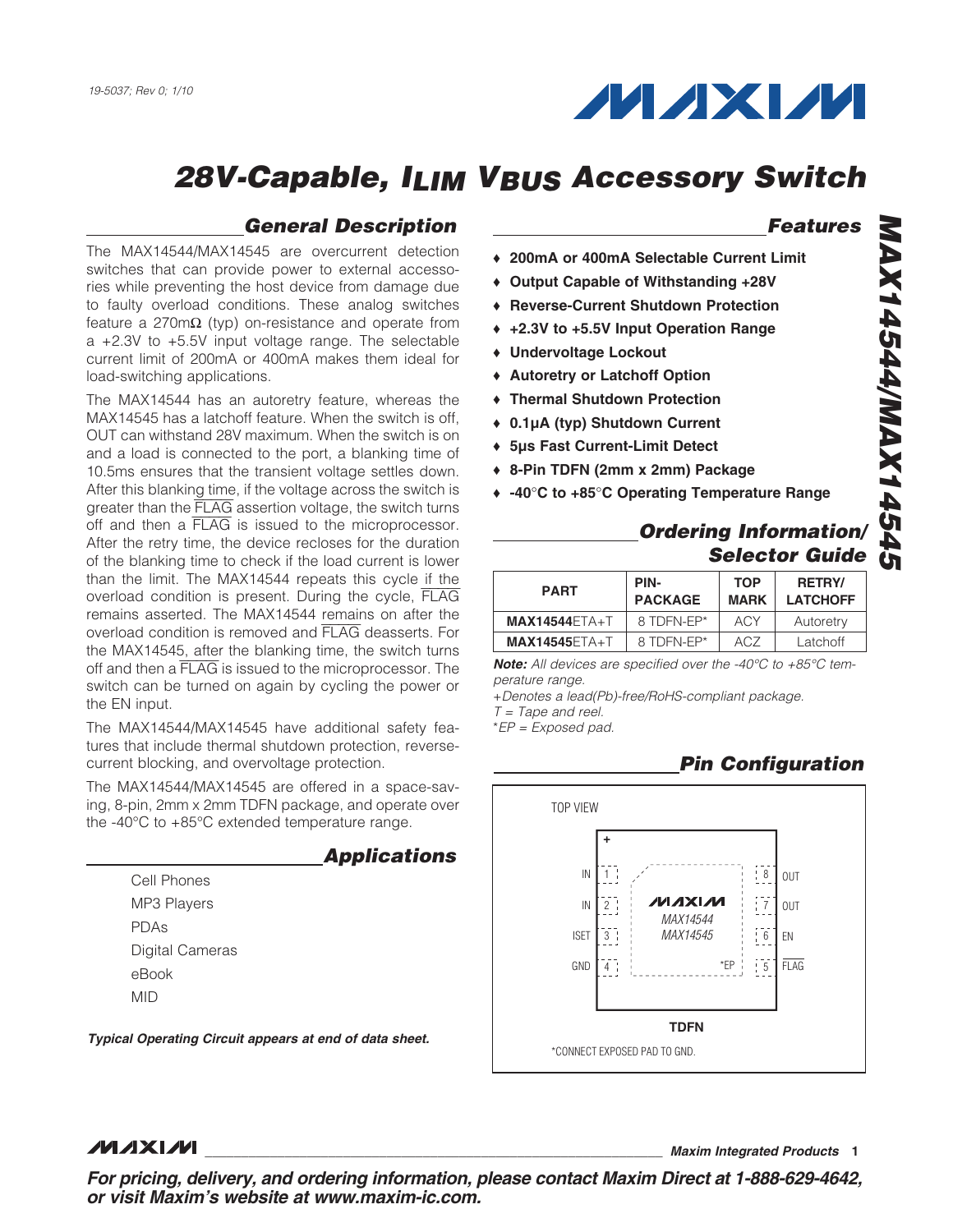### ABSOLUTE MAXIMUM RATINGS

(Voltages referenced to GND.)

| Continuous Power Dissipation ( $TA = +70^{\circ}C$ ) |                                                |
|------------------------------------------------------|------------------------------------------------|
|                                                      | 8-Pin TDFN (derate 11.9mW/°C above +70°C)953mW |
| Junction-to-Ambient Thermal Resistance               |                                                |
|                                                      |                                                |

| Junction-to-Case Thermal Resistance        |  |
|--------------------------------------------|--|
|                                            |  |
| Operating Temperature Range -40°C to +85°C |  |
| Storage Temperature Range -65°C to +150°C  |  |
|                                            |  |
| Lead Temperature (soldering, 10s)+300°C    |  |
|                                            |  |

Note 1: Package thermal resistances were obtained using the method described in JEDEC specifications. For detailed information on package thermal considerations, refer to **[www.maxim-ic.com/thermal-tutorial](http://www.maxim-ic.com/thermal-tutorial)**.

*Stresses beyond those listed under "Absolute Maximum Ratings" may cause permanent damage to the device. These are stress ratings only, and functional operation of the device at these or any other conditions beyond those indicated in the operational sections of the specifications is not implied. Exposure to absolute maximum rating conditions for extended periods may affect device reliability.*

### ELECTRICAL CHARACTERISTICS

(V<sub>IN</sub> = +2.3V to +5.5V, T<sub>A</sub> = -40°C to +85°C, unless otherwise noted. Typical values are at V<sub>IN</sub> = +3.3V, T<sub>A</sub> = +25°C.) (Note 2)

| <b>PARAMETER</b>                                      | <b>SYMBOL</b>         | <b>CONDITIONS</b>                                                                                                                | <b>MIN</b> | <b>TYP</b>   | <b>MAX</b> | <b>UNITS</b> |
|-------------------------------------------------------|-----------------------|----------------------------------------------------------------------------------------------------------------------------------|------------|--------------|------------|--------------|
| Operating Voltage Range                               | <b>V<sub>IN</sub></b> |                                                                                                                                  | 2.3        |              | 5.5        | $\vee$       |
| Undervoltage Lockout                                  | VUVLO                 | VIN falling                                                                                                                      | 1.8        |              | 2.2        | $\vee$       |
| Undervoltage Lockout Hysteresis                       |                       |                                                                                                                                  |            | 100          |            | mV           |
| IN Overvoltage Trip Level                             | VOVLO                 | V <sub>IN</sub> rising                                                                                                           | 5.5        |              | 6.0        | $\vee$       |
| IN Overvoltage Hysteresis                             |                       |                                                                                                                                  |            | $\mathbf{1}$ |            | $\%$         |
| Quiescent Current                                     | lQ                    | $V_{EN}$ = $V_{IN}$ = 3.3V, $I_{OUT}$ = 0A                                                                                       |            | 225          | 380        | μA           |
| <b>OUT Voltage</b>                                    | <b>VOUT</b>           | Switch off                                                                                                                       |            |              | 28         | $\vee$       |
|                                                       |                       | $V_{EN} = V_{IN} = 5V$ , $V_{OUT} = 5V$ after an overcur-<br>rent fault                                                          |            | 0.2          | 1          | μA           |
| <b>OUT Leakage Current</b>                            | <b>IOUTL</b>          | $V_{EN} = V_{IN} = 5V$ , $V_{OUT} = 10V$ after an overcur-<br>rent fault                                                         |            |              | 3.5        |              |
| IN Shutdown Current                                   |                       | $VEN = OV, VIN = 5V, VOUT = OV, VISET = OV$                                                                                      |            | 0.1          | 1.1        | μA           |
|                                                       | <b>ISHDN</b>          | $V_{EN} = 0V$ , $V_{IN} = 5V$ , $V_{OUT} = 10V$ , $V_{ISET} = 0V$                                                                |            | 0.1          | 1.1        |              |
| Switch On-Resistance                                  | RON                   | $IOUT = 100mA$ , $VIN = 2.3V$                                                                                                    |            | 370          | 600        | $m\Omega$    |
|                                                       |                       | $I_{OUT} = 100mA, V_{IN} > 3.3V$                                                                                                 |            | 270          | 450        |              |
| <b>Current Limit</b>                                  | <b>ILIM</b>           | $V\text{ISET} = \text{OV}$ , $V\text{IN} - V\text{OUT} = \text{1V}$                                                              | 200        | 250          | 300        | mA           |
|                                                       |                       | $V_{ISFT} = V_{IN}$ , $V_{IN} - V_{OUT} = 1V$                                                                                    | 400        | 500          | 600        |              |
| <b>FLAG</b> Assertion Voltage                         | <b>VFA</b>            | $VFA = VIN - VQUIT$ , where overcurrent is<br>detected and FLAG asserted                                                         | 0.30       | 0.45         | 0.60       | $\vee$       |
| <b>Reverse-Current Detection</b><br>Threshold         | <b>IDET</b>           | $V_{EN}$ = $V_{IN}$ = 3.3V, $V_{OUT}$ rising until reverse-<br>current shutdown protection trips                                 | 0          | 155          | 350        | mA           |
| <b>Reverse-Current Detection</b><br><b>Hysteresis</b> |                       | After a reverse overcurrent event, $V_{\Omega U}$ or falls<br>below V <sub>IN</sub> until switch turns on, measure<br>VIN - VOUT | 100        | 200          | 300        | mV           |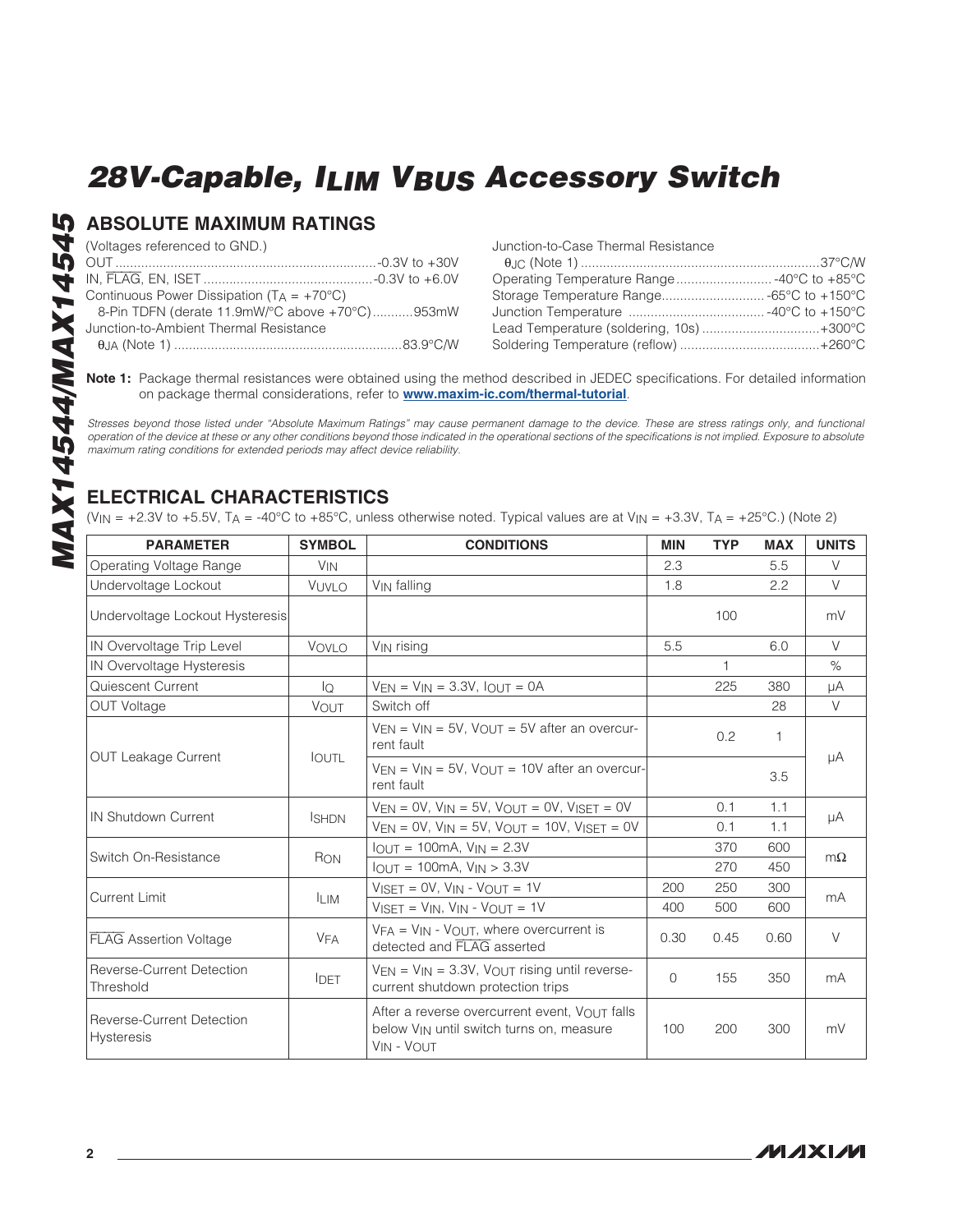### ELECTRICAL CHARACTERISTICS (continued)

(VIN = +2.3V to +5.5V, TA = -40°C to +85°C, unless otherwise noted. Typical values are at VIN = +3.3V, TA = +25°C.) (Note 2)

| <b>PARAMETER</b>                       | <b>SYMBOL</b>    | <b>CONDITIONS</b>                                                                                                                      | <b>MIN</b> | <b>TYP</b> | <b>MAX</b> | <b>UNITS</b> |  |
|----------------------------------------|------------------|----------------------------------------------------------------------------------------------------------------------------------------|------------|------------|------------|--------------|--|
| Input Logic-High Voltage               | V <sub>IH</sub>  |                                                                                                                                        | 1.4        |            |            | $\vee$       |  |
| Input Logic-Low Voltage                | $V_{\parallel}$  |                                                                                                                                        |            |            | 0.4        | $\vee$       |  |
| Input Leakage                          | <sup>I</sup> IN  | $V_{EN} = V_{ISET} = 0V$ or 5V                                                                                                         | $-1$       |            | $+1$       | μA           |  |
| Output Logic-Low Voltage               | <b>VOL</b>       | $ISINK = 1mA$                                                                                                                          |            |            | 0.4        | $\vee$       |  |
| Output High Leakage Current            |                  | $VFTAG = 5V$                                                                                                                           |            |            | 1          | μA           |  |
| Thermal Shutdown                       |                  | $V_{IN} = 5V$                                                                                                                          |            | 150        |            | $^{\circ}C$  |  |
| Thermal Shutdown Hysteresis            |                  | $V_{IN} = 5V$                                                                                                                          |            | 15         |            | $^{\circ}C$  |  |
| <b>TIMING CHARACTERISTICS (Note 3)</b> |                  |                                                                                                                                        |            |            |            |              |  |
| Turn-On Time                           | ton              | VEN from low to high, $V_{IN} = 3.3V$ , RL = 100 $\Omega$                                                                              |            |            | 0.3        | ms           |  |
| Turn-Off Time                          | toff             | VEN from high to low, $V_{IN} = 3.3V$ , RL = 100 $\Omega$                                                                              |            |            |            | ms           |  |
| Current-Limit Reaction Time            | <sup>t</sup> LIM | $VEN = VIN = 3.3V$ , output high and then short<br>circuit applied, $C_{\text{IN}} = 10 \mu F$ ceramic,<br>$C_{OUT} = 1 \mu F$ ceramic |            | 5          |            | μs           |  |
| <b>Blanking Time</b>                   | <b>EBLANK</b>    | $V_{EN}$ = $V_{IN}$ = 3.3V, Figures 1 and 2                                                                                            | 4          | 10.5       | 30         | ms           |  |
| <b>Autoretry Time</b>                  | tRETRY           | MAX14544, Figure 1                                                                                                                     | 252        | 661.5      | 1890       | ms           |  |
| Reverse-Current Detection Time         | t <sub>DET</sub> | $V_{IN}$ = 3.3V, IREVERSE = 250mA, $C_{IN}$ = 10 $\mu$ F<br>ceramic, $C_{OUT} = 1\mu F$ ceramic                                        |            | 5          |            | μs           |  |
| Reverse-Current Recovery Time          | tREC             | $V_{OUT} = V_{IN} + 500$ mV to<br>$V_{OUT} = V_{IN} - 500mV$                                                                           |            | 0.1        |            | ms           |  |

Note 2: All devices are production tested at  $T_A = +25^{\circ}C$ . Specifications over temperature limits are guaranteed by design. Note 3: All timing characteristics are measured using 20% and 80% levels.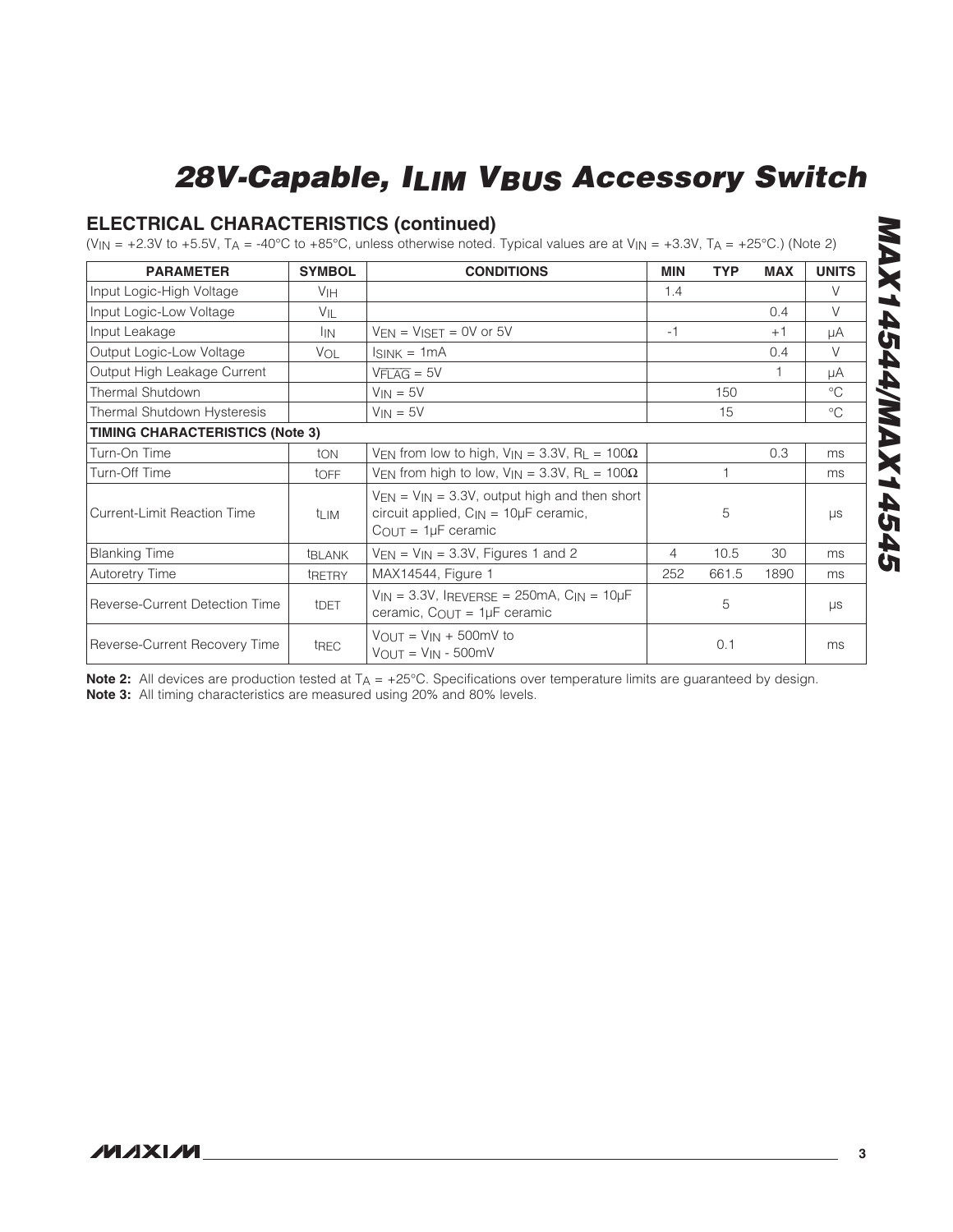

*Figure 1. MAX14544 Timing Diagram (Waveforms Not to Scale)*



*Figure 2. MAX14545 Timing Diagram (Waveforms Not to Scale)*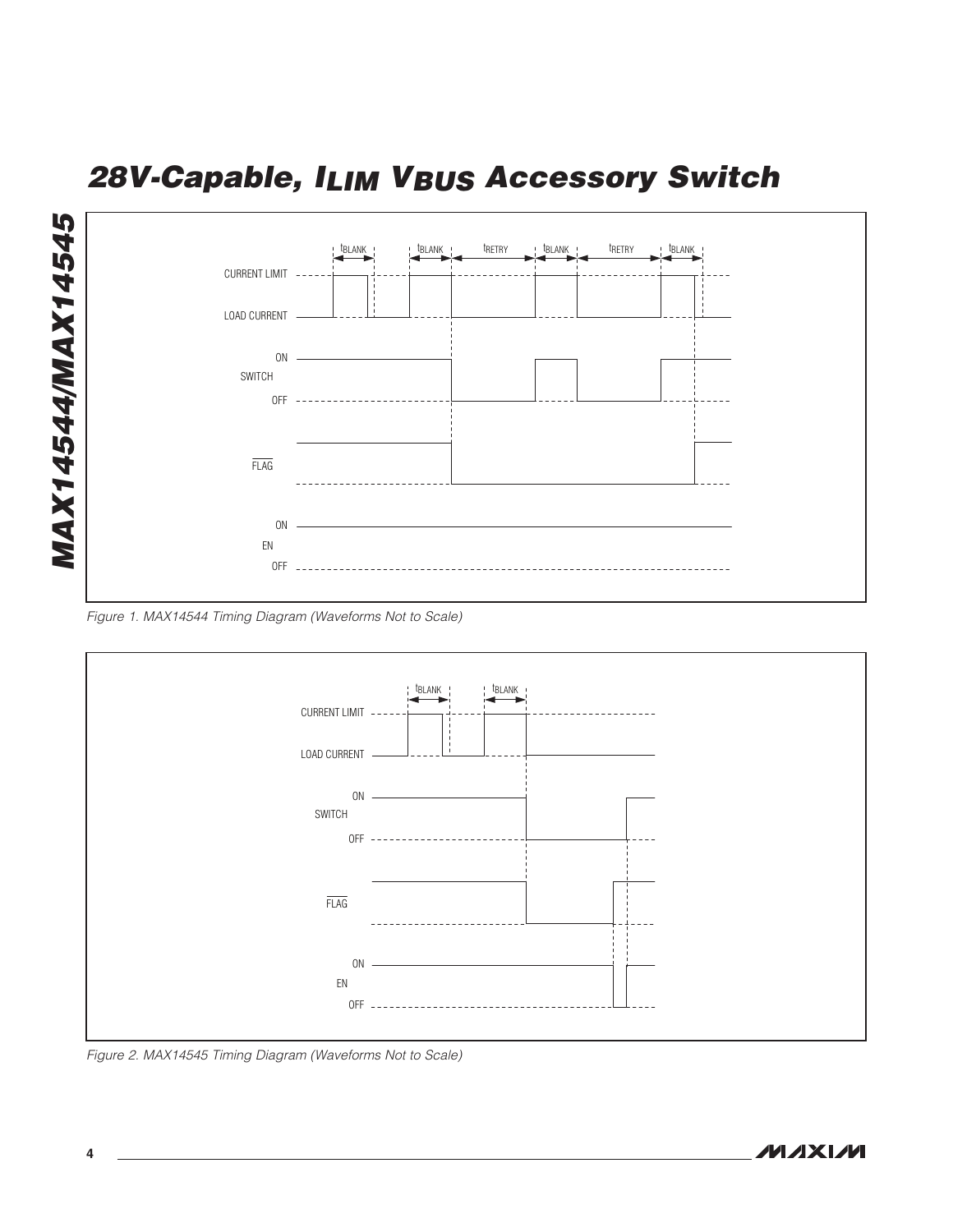## *Typical Operating Characteristics*

( $V_{IN}$  = +3.3V,  $C_{IN}$  = 10µF,  $C_{OUT}$  = 1µF,  $T_A$  = +25°C, unless otherwise noted.)



**MAXM**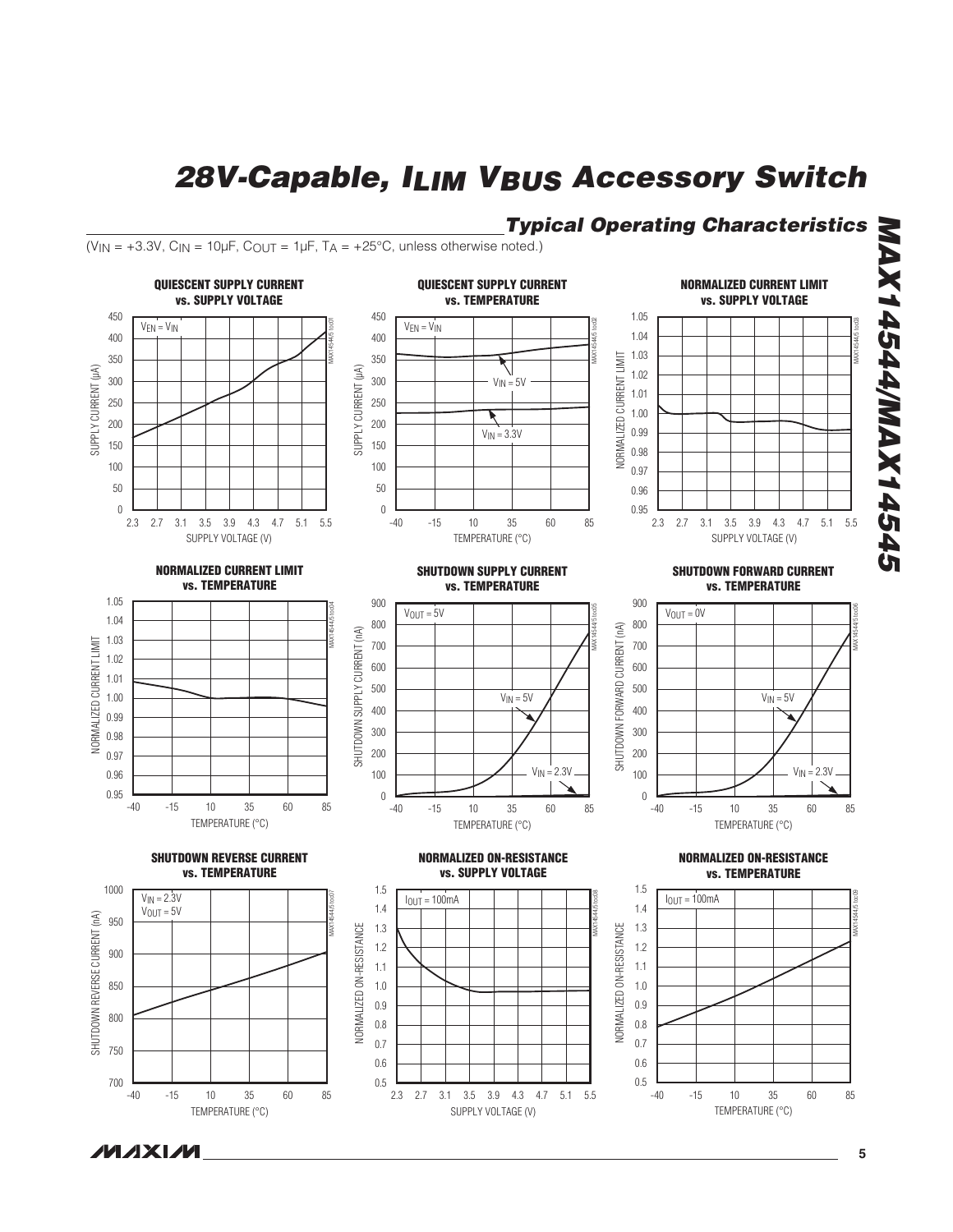## *Typical Operating Characteristics (continued)*

 $(V_{IN} = +3.3V, C_{IN} = 10 \mu F, C_{OUT} = 1 \mu F, T_A = +25^{\circ}C,$  unless otherwise noted.)

#### SWITCH TURN-ON TIME SWITCH TURN-OFF TIME vs. TEMPERATURE POWER-UP RESPONSEvs. TEMPERATURE MAX14544/5 toc12 95 1000  $V_{IN} = 5V$ MAX14544/5 toc10  $V_{IN} = 5V$ MAX14544/5 toc11 94  $R_L = 100\Omega$  $R_L = 100\Omega$ 990 93 SWITCH TURN-ON TIME (µs) SWITCH TURN-ON TIME (µs) SWITCH TURN-OFF TIME (µs) SWITCH TURN-OFF TIME (µs) 980 92 VIN 5V/div 970 91 90 960 VOUT 89 5V/div 950 88 940 IOUT 87 50mA/div 930 86 85 920 200µs/div -40 -15 10 35 60 85 -15 10 35 60 -15 10 35 60 -40 -15 10 35 60 85 TEMPERATURE (°C) TEMPERATURE (°C) FLAG RESPONSE REVERSE OVERVOLTAGE PROTECTION CURRENT LIMIT RESPONSE  $Y1A5AA/5$  to MAX14544/5 toc13 MAX14544/5 toc15  $V_{IN} = 5V$  $VEN = 0V$ ISET HIGH  $R<sub>L</sub> = 100Q$ ISET HIGH 10V IOUT IOUT 200mA/div VOUT 200mA/div 2V/div 5V عملم VOUT VOUT 2V/div 5V/div 0V  $\mathsf{V}_{\mathsf{IN}}$ 2V/div 3.3V VFLAG VFLAG 2V/div 5V/div 0V 100ms/div 10µs/div 20ms/div CURRENT LIMIT RESPONSE OVERCURRENT DURATION TIME BLANKING TIME MAX14544/5 toc18 MAX14544/5 toc16 MAX14544/5 toc17 ISET HIGH MAX14544 ISET HIGH MAX14544 ISET HIGH IOUT IOUT IOUT 200mA/div 200mA/div 200mA/div VOUT VOUT 2V/div 2V/div VOUT 2V/div VFLAG VFLAG 2V/div 2V/div VFLAG 2V/div

200ms/div

**NIXXIM** 

10ms/div

100ms/div

*MAX14544/MAX14545*

**MAX14544/MAX14545**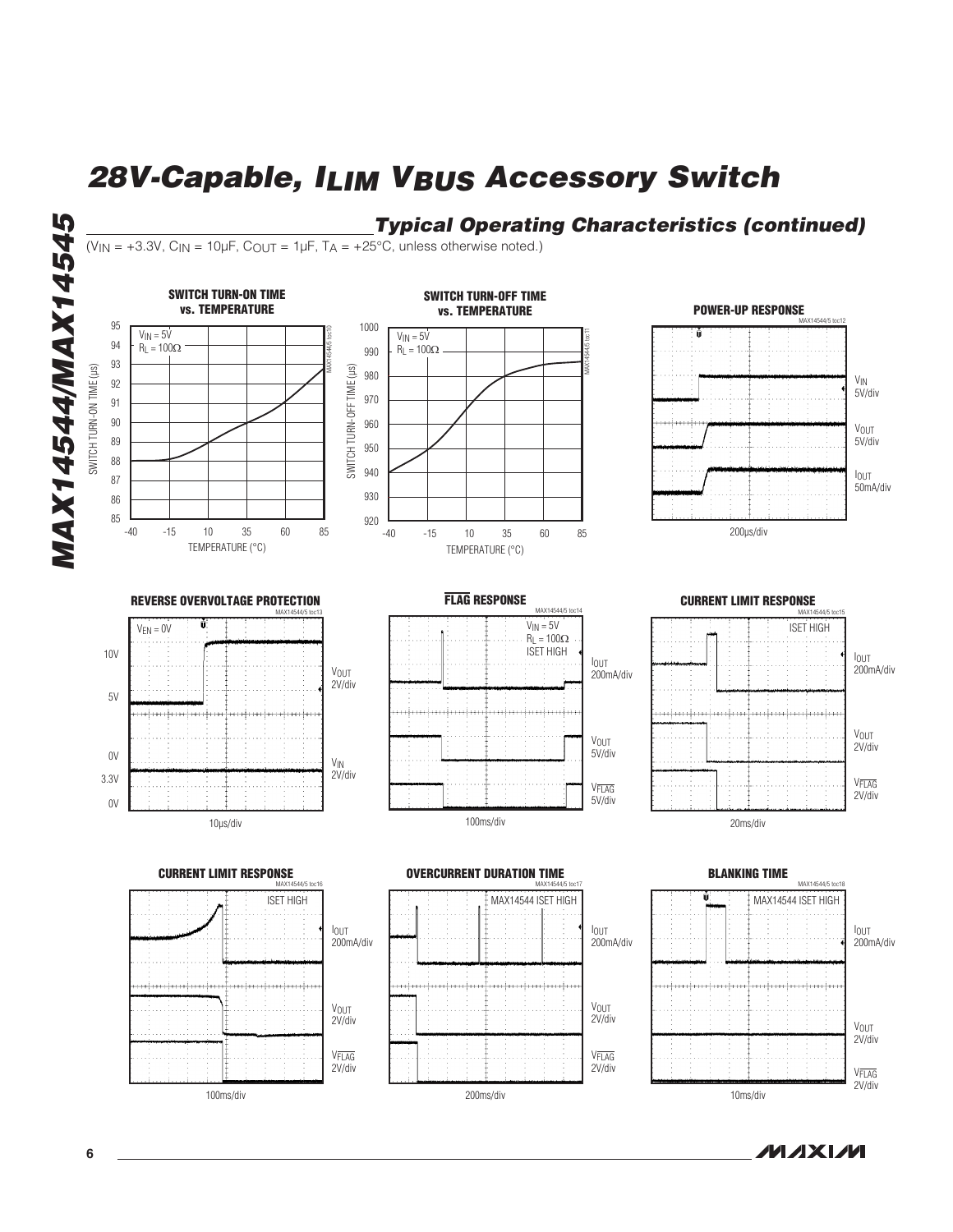## *Pin Description*

| <b>PIN</b>     | <b>NAME</b> | <b>FUNCTION</b>                                                                                                                                                                                                                                                                                                                  |
|----------------|-------------|----------------------------------------------------------------------------------------------------------------------------------------------------------------------------------------------------------------------------------------------------------------------------------------------------------------------------------|
| 1, 2           | IN          | Input Voltage. Connect IN pins 1 and 2 together and bypass IN to GND with a 10µF ceramic capacitor as<br>close to the device as possible.                                                                                                                                                                                        |
| 3              | <b>ISET</b> | Current-Limit Setting. Drive ISET low to have a 200mA current limit. Drive ISET high to have a 400mA current<br>limit.                                                                                                                                                                                                           |
| $\overline{4}$ | <b>GND</b>  | Ground                                                                                                                                                                                                                                                                                                                           |
| 5              | <b>FLAG</b> | Active-Low Fault Open-Drain Output. FLAG goes low when the forward output current limit is exceeded for<br>longer than the blanking time, the reverse current limit is exceeded, the OVP threshold on IN is reached, or<br>the part goes into thermal shutdown. FLAG is high impedance when EN is low or a fault is not present. |
| 6              | EN          | Active-High Switch-Enable Input. Drive EN high to turn on the device. Drive EN low to turn off the device.                                                                                                                                                                                                                       |
| 7.8            | OUT         | Output Voltage. Connect OUT pins 7 and 8 together and bypass OUT to GND with a 1µF ceramic capacitor<br>as close to the device as possible.                                                                                                                                                                                      |
|                | EP          | Exposed Pad. Connect EP to GND. For enhanced thermal dissipation, connect EP to a large copper ground<br>plane. Do not use EP as the sole ground connection.                                                                                                                                                                     |

## *Functional Diagram*

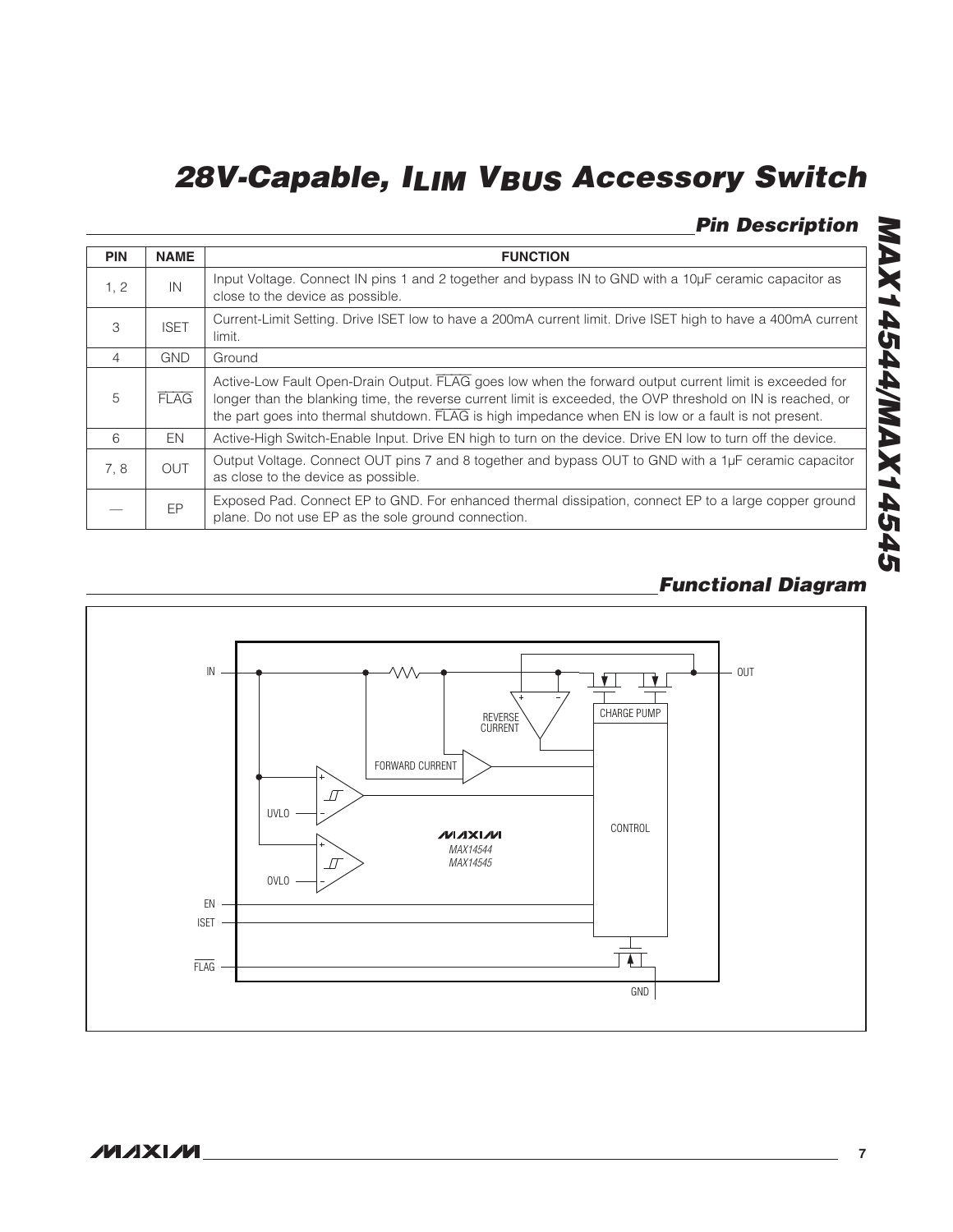### *Detailed Description*

The MAX14544/MAX14545 are overcurrent detection switches that prevent host devices from being damaged due to faulty load conditions. The switch opens if current exceeds the current limit for longer than the blanking time or if a reverse-current condition is detected. The switch also disconnects if V<sub>IN</sub> exceeds OVLO, V<sub>IN</sub> falls below UVLO, thermal shutdown occurs, or EN is driven low. Current limit can be set to either 200mA or 400mA. When the switch is open, the output (OUT) can withstand 28V maximum.

When the switch is on and a load is connected to the port, a blanking time of 10.5ms ensures that the inrush current settles down. After this blanking time, if the voltage across the switch is greater than the FLAG assertion voltage, the part is turned off and issues a FLAG to the microprocessor. After the retry time elapses, the MAX14544 switch is closed for the duration of the blanking time to check if the load current is lower than the limit. Cycle the power or EN input to turn the MAX14545 switch back on.

#### *Current-Limit Threshold*

The MAX14544/MAX14545 ISET logic input sets the desired minimum current-limit threshold to 200mA or 400mA. Connect ISET low for a 200mA current limit and high for a 400mA current limit. If 400mA is selected as the current limit, the input supply current at shutdown can be reduced by connecting ISET to EN. This is due to the fact that the device consumes the lower supply current in  $ISET = low mode than in ISET = high mode.$ 

#### *Reverse-Current Protection*

The MAX14544/MAX14545 monitor the reverse current (VOUT to VIN) from exceeding the maximum IDET value. If the reverse-current detection threshold is exceeded, the switch turns off and FLAG is asserted without waiting for tBLANK to elapse. This feature prevents excessive reverse currents from flowing through the device.

#### FLAG *Indicator*

The MAX14544/MAX14545 feature a fault output (FLAG). Whenever V<sub>IN</sub> - V<sub>OUT</sub> > V<sub>FA</sub>, the MAX14544 asserts FLAG low after the blanking time and keeps it low until the condition is removed. During this time, the switch cycles on and off in the autoretry mode. When the condition is removed, FLAG deasserts and the switch turns on (Figure 1). The MAX14545 asserts FLAG low after the blanking time and turns the switch off when FLAG assertion voltage is exceeded (Figure 2).

FLAG is an open-drain output and requires an external pullup resistor. During shutdown (EN is low), the pulldown on FLAG output is released to limit power dissipation. FLAG goes low when one of the following occurs:

- 1) The temperature exceeds the thermal shutdown temperature,  $+150^{\circ}$ C (typ).
- 2) The device is in current limit for more than the fault blanking period.
- 3) The switch is in autoretry.
- 4) The reverse current limit is exceeded.
- 5) The input is over the OVLO.

#### *Autoretry (MAX14544)*

When the FLAG assertion voltage is exceeded, the tBLANK timer begins counting (Figure 1). The timer resets if the condition disappears before tBLANK has elapsed. A retry time delay (tRETRY) is started immediately after tBLANK has elapsed and during that time the switch is turned off and FLAG is asserted. At the end of tRFTRY, the device is turned on again. If the fault still exists, the cycle is repeated. If the fault is removed, the device stays on and FLAG deasserts.

The autoretry feature saves system power in the case of a continuous overcurrent or short-circuit condition. During tBLANK, when the switch is on, the supply current is at the current limit. During tRETRY, when the switch is off, the current through the switch is zero. Instead of observing the full load current, the device sees the equivalent load current times duty cycle or:

 $I$ SUPPLY =  $I$ LOAD X  $I$ BLANK  $I$ ( $I$ BLANK +  $I$ RETRY)

With a typical tBLANK = 10.5ms and typical tRETRY = 661.5ms, the duty cycle is 1.6%, resulting in a 98.4% power savings over the switch being on the entire time.

#### *Latchoff (MAX14545)*

When the FLAG assertion voltage is exceeded, the tBLANK timer begins counting. The device turns off after the blanking time. The timer resets if the condition is removed before the end of the blanking time. Reset the device by toggling EN (Figure 2).

#### *Fault Blanking*

The MAX14544/MAX14545 feature a 10.5ms (typ) fault blanking. Fault blanking allows current-limit faults, including momentary short-circuit faults that occur when plugging a capacitive load, and also ensures that no fault is issued during power-up. When a load transient causes the device to enter current limit, an internal counter starts. If the load-transient fault persists beyond the

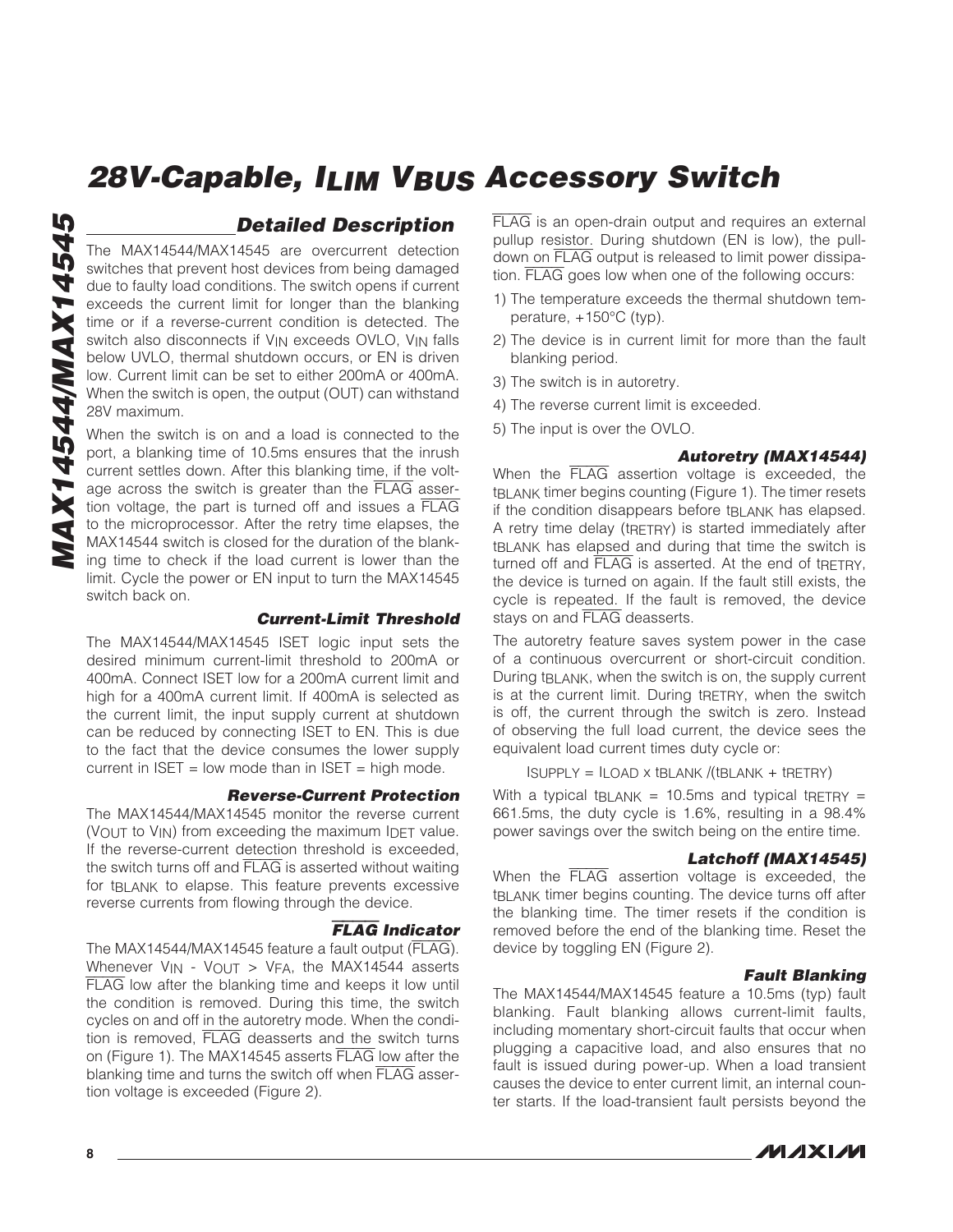fault-blanking timeout, FLAG asserts low. FLAG is not asserted when load-transient fault is less than tBLANK. The fault blanking time only applies to forward currentlimit faults.

A reverse current-limit fault, thermal fault, or OVP fault causes FLAG to assert immediately and does not wait for the blanking time.

#### *Thermal Shutdown*

The MAX14544/MAX14545 have a thermal-shutdown feature to protect the devices from overheating. The device turns off and FLAG goes low immediately (no fault blanking) when the junction temperature exceeds +150°C. The MAX14544/MAX14545 turns back on when the device temperature drops approximately  $15^{\circ}$ C.

#### *OVLO and UVLO*

The MAX14544/MAX14545 feature an overvoltage protection. When IN goes above VOVLO (6.0V max), the switch turns off and FLAG goes low immediately with no fault-blanking time. When IN drops below VUVLO (1.8V min), the switch turns off but FLAG stays high. The MAX14544/MAX14545 turns back on when IN is in the operating range.

### *Applications Information*

#### *Input Capacitor*

To limit the input-voltage drop during momentary output short-circuit conditions, connect a capacitor from IN to GND. A 10µF ceramic capacitor is adequate for most applications; however, higher capacitor values further reduce the voltage drop at the input and are recommended for lower voltage applications.

#### *Output Capacitor*

Connect a 1µF ceramic capacitor from OUT to GND. This capacitor helps prevent inductive parasitics from pulling OUT negative during turn-off, thus preventing

the MAX14544/MAX14545 from tripping erroneously. If the load capacitance is too large, then current may not have enough time to charge the capacitance and the device assumes that there is faulty load condition. The maximum capacitive load value that can be driven from OUT is obtained by the following formula:

$$
C_{MAX} < \frac{I_{FWD\_MIN} \times t_{BLANK\_MIN}}{V_{IN}}
$$

#### *Layout and Thermal Dissipation*

To optimize the switch response time to output shortcircuit conditions, it is very important to keep all traces as short as possible to reduce the effect of undesirable parasitic inductance. Place input and output capacitors as close as possible to the device. IN and OUT must be connected with short traces to the power bus.

During normal operation, the power dissipation is small and the package temperature change is minimal. If the output is continuously shorted to ground at the maximum supply voltage, the operation of the switches with the autoretry option does not cause problems because the total power dissipated during the short is scaled by the duty cycle:

$$
P_{MAX} = \frac{V_{IN\_MAX} \times I_{OUT\_MAX} \times t_{BLANK}}{t_{RETRY} + t_{BLANK}} = 51.6 \text{mW}
$$

where V<sub>IN</sub> MAX = 5.5V, IOUT MAX = 600mA, tBLANK = 10.5ms, and  $t$ RETRY = 661.5ms.

Attention must be given to the MAX14545 where the latchoff condition can be manually reset by toggling EN from high to low. If the latchoff time duration is not sufficiently high, it is possible for the device to reach the thermal-shutdown threshold and never be able to turn the device on until it cools down.